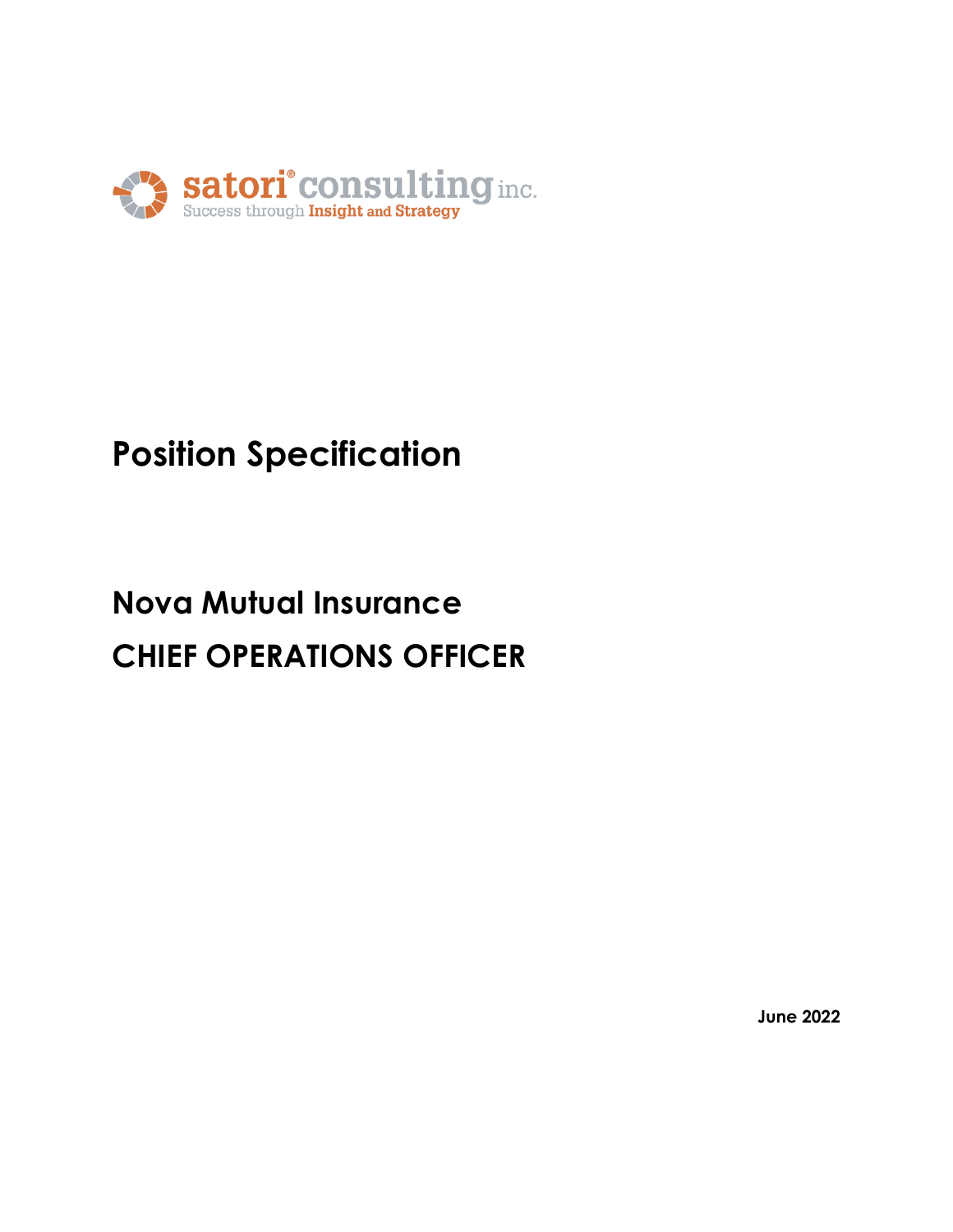### NOVA MUTUAL INSURANCE

| <b>POSITION</b>               | <b>Chief Operating Officer (COO)</b>         |
|-------------------------------|----------------------------------------------|
| <b>LOCATION</b>               | Jarvis, Ontario                              |
| <b>REPORTING RELATIONSHIP</b> | President and CEO, Nova Mutual Insurance Co. |
| <b>DIRECT REPORTS</b>         | 3-5 Direct Teams reporting to COO            |
| <b>Business Model</b>         | <b>Hybrid</b>                                |
| <b>WEBSITE</b>                | https://www.novamutual.com/                  |

#### **THE OPPORTUNITY**

The Chief Operating Officer is a key contributor to the company's strategy and planning process and will be responsible both for the day to day operations of the company and executing on strategic objectives translating them into operational plans and goals. Working closely with the Leadership Team, the COO contributes to the successful achievement of Nova's values, vision, and goals. You will have an 'ear to the ground' and build strong and productive relationships with all business leaders, acting as a true partner and making operations a business enabler.

This critical role is accountable for all areas of operations including but not limited to growth, compliance, operational stability, and leadership.

The COO will work remotely and from our Head Office in Jarvis, Ontario. Travel throughout Southern Ontario will be required on a regular basis, with a minimum of one day a week working out of the Jarvis location.

#### **Your key areas of focus will include the following:**

- Strategic Planning
- Leadership of dedicated professional Teams
- Leadership Team Collaboration
- Operational Excellence
- Developing and Fostering External Relationships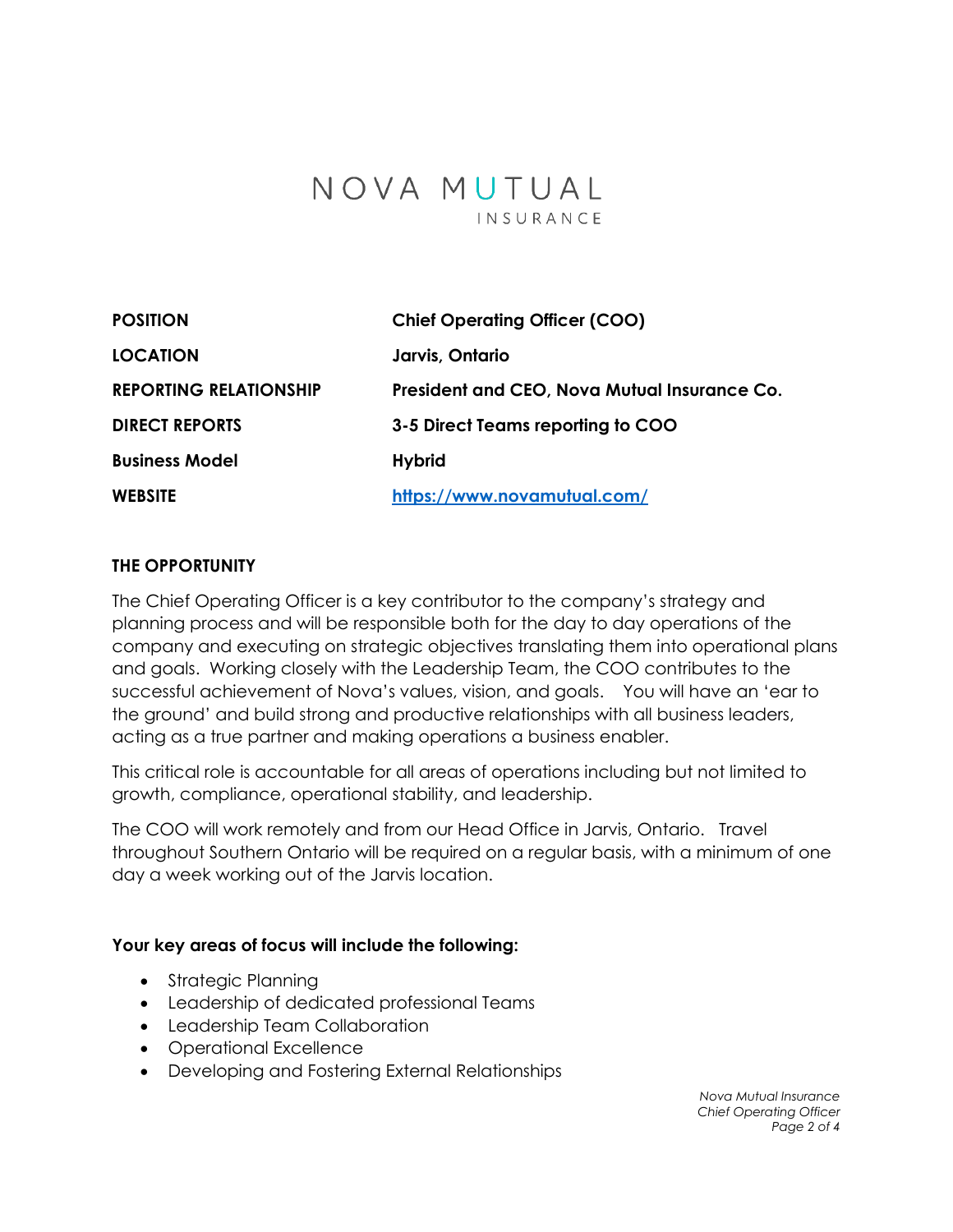#### **COMPANY BACKGROUND**

Nova Mutual is a place Where U Matter.

We are a new Mutual created though the union of two successful, profitable, and likeminded Mutuals in 2019. With over 150 years of experience our long-term success has come from our willingness to change, a strong team, and providing sustainable rates for policyholders at a fair premium.

We truly live our core values of Courage, Integrity, and Respect in our relationships with our Members, our Brokers, Our Team, our Partners, and our Communities.

Our team of dedicated professionals has allowed us to establish ourselves as one of the leading Mutual Insurers for rural communities in Southern Ontario, specializing in Agriculture, Commercial, Home, and Auto insurance, and we are proud to support the communities in which we do business.

We have witnessed substantial changes in the insurance market in our first 150 years of business and cannot wait for U to join our team and share in what the next century will bring.

#### **YOUR EXPERIENCE and COMPETENCIES:**

- Minimum10 years of progressive career experience, including a minimum of 5 years in a leadership position.
- Minimum university degree in business and/or an advanced degree in a related field (FCIP) and/or business (MBA) is preferred.
- Minimum of 5 years' experience in P&C Insurance is required.
- Strong underwriting experience coupled with claims and loss prevention knowledge.
- Solid experience in operational forecasting and financial management.
- Excellent decision making and problems solving skills.
- Experience in data analysis and performance/operations metrics with the ability to prioritize and communicate to staff key objectives and tactics necessary to achieve organizational goals.

#### **REQUIRED LEADERSHIP SKILLS:**

**Innovative Mindset:** You see opportunity where others see obstacles and use this to your advantage to lead a company that thrives on being an industry leader by thinking differently.